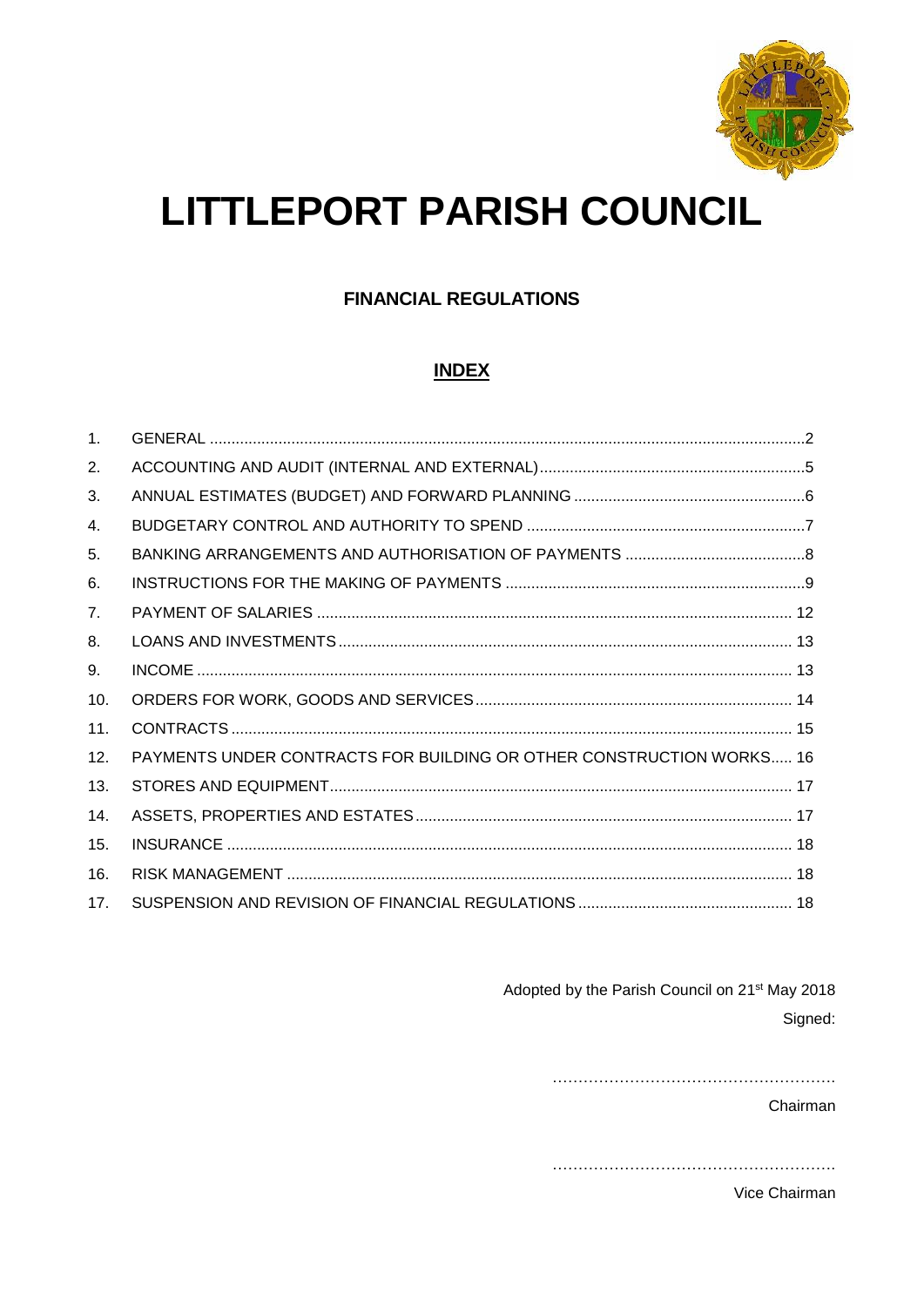These Financial Regulations were adopted by the Council at its Meeting held on 21<sup>st</sup> May 2018

### <span id="page-1-0"></span>**1. GENERAL**

- 1.1. These financial regulations govern the conduct of financial management by the council and may only be amended or varied by resolution of the council. Financial regulations are one of the council's three governing policy documents providing procedural guidance for members and officers. Financial regulations must be observed in conjunction with the council's standing orders<sup>1</sup> and any individual financial regulations relating to contracts.
- 1.2. The council is responsible in law for ensuring that its financial management is adequate and effective and that the council has a sound system of internal control which facilitates the effective exercise of the council's functions, including arrangements for the management of risk.
- 1.3. The council's accounting control systems must include measures:
	- for the timely production of accounts;
	- that provide for the safe and efficient safeguarding of public money;
	- to prevent and detect inaccuracy and fraud; and
	- identifying the duties of officers.
- 1.4. These financial regulations demonstrate how the council meets these responsibilities and requirements.
- 1.5. At least once a year, prior to approving the Annual Governance Statement, the council must review the effectiveness of its system of internal control which shall be in accordance with proper practices.
- 1.6. A breach of these Regulations by an employee is gross misconduct.
- 1.7. Members of Council are expected to follow the instructions within these Regulations and not to entice employees to breach them. Failure to follow instructions within these Regulations brings the office of councillor into disrepute.
- 1.8. The Responsible Financial Officer (RFO) holds a statutory office to be appointed by the council.
- 1.9. The RFO;
	- acts under the policy direction of the council;

<sup>1</sup> <sup>1</sup> Model standing orders for councils are available in Local Councils Explained © 2013 National Association of Local Councils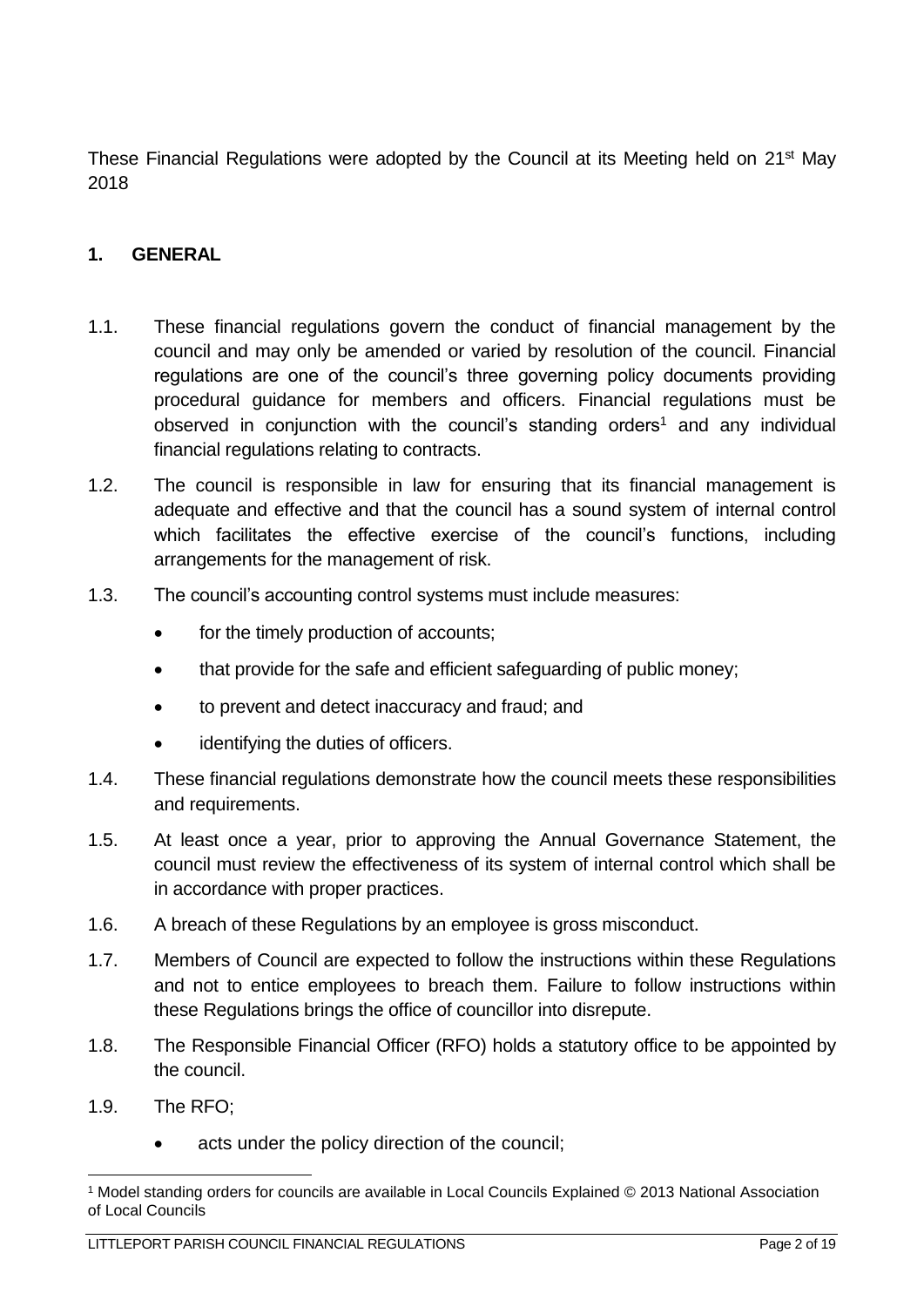- administers the council's financial affairs in accordance with all Acts, Regulations and proper practices;
- determines on behalf of the council its accounting records and accounting control systems;
- ensures the accounting control systems are observed;
- maintains the accounting records of the council up to date in accordance with proper practices;
- assists the council to secure economy, efficiency and effectiveness in the use of its resources; and
- produces financial management information as required by the council.
- 1.10. The accounting records determined by the RFO shall be sufficient to show and explain the council's transactions and to enable the RFO to ensure that any income and expenditure account and statement of balances, or record of receipts and payments and additional information, as the case may be, or management information prepared for the council from time to time comply with the Accounts and Audit Regulations<sup>2</sup>.
- 1.11. The accounting records determined by the RFO shall in particular contain:
	- entries from day to day of all sums of money received and expended by the council and the matters to which the income and expenditure or receipts and payments account relate;
	- a record of the assets and liabilities of the council; and
	- wherever relevant, a record of the council's income and expenditure in relation to claims made, or to be made, for any contribution, grant or subsidy.
- 1.12. The accounting control systems determined by the RFO shall include:
	- procedures to ensure that the financial transactions of the council are recorded as soon as reasonably practicable and as accurately and reasonably as possible;
	- procedures to enable the prevention and detection of inaccuracies and fraud and the ability to reconstruct any lost records;
	- identification of the duties of officers dealing with financial transactions and division of responsibilities of those officers in relation to significant transactions;
	- procedures to ensure that uncollectable amounts, including any bad debts are not submitted to the council for approval to be written off except with the

1

<sup>2</sup> Accounts and Audit (England) Regulations 2011/817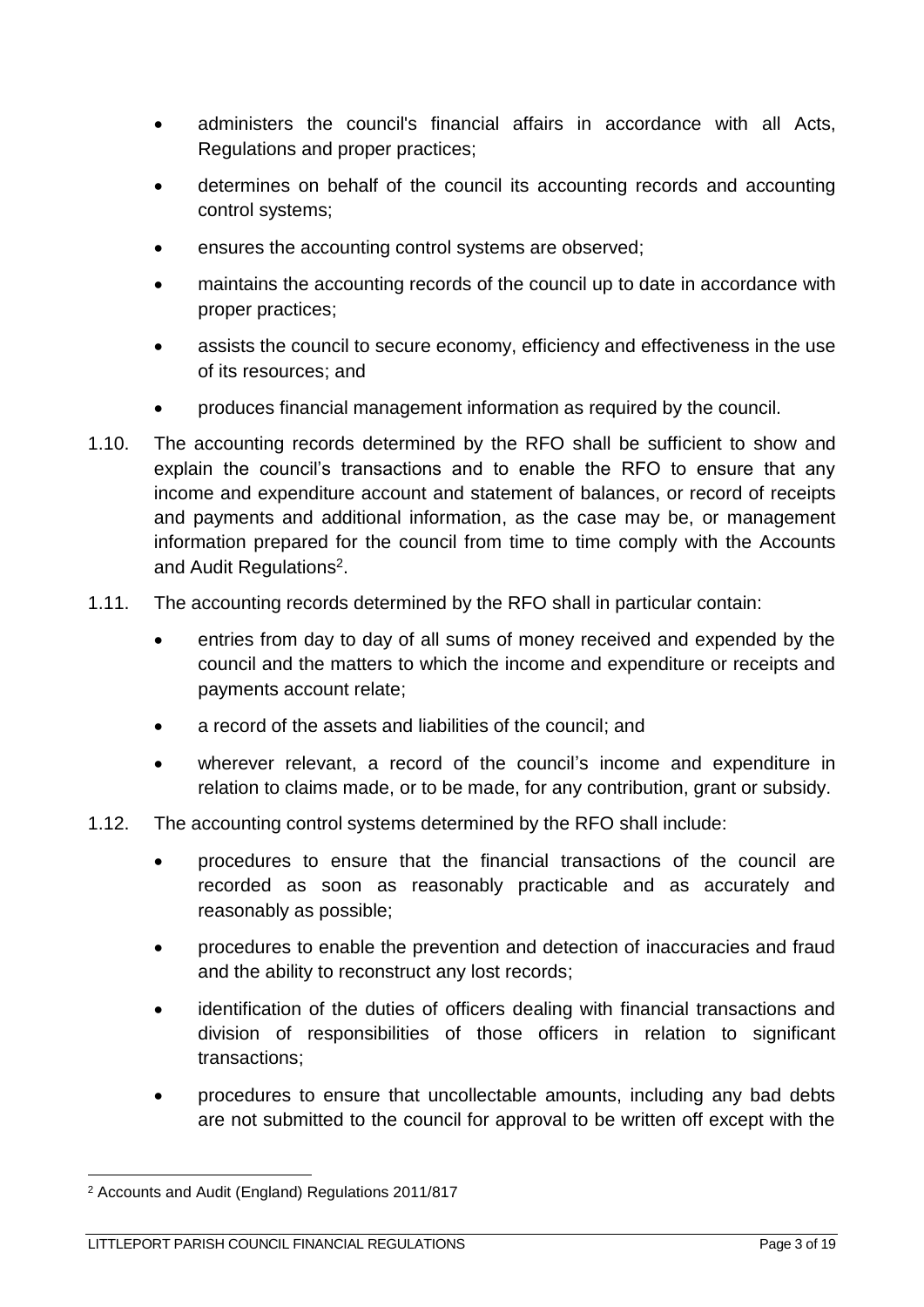approval of the RFO and that the approvals are shown in the accounting records; and

- measures to ensure that risk is properly managed.
- 1.13. The council is not empowered by these Regulations or otherwise to delegate certain specified decisions. In particular any decision regarding:
	- setting the final budget or the precept (council tax requirement);
	- approving accounting statements;
	- approving an annual governance statement;
	- borrowing;
	- writing off bad debts:
	- declaring eligibility for the General Power of Competence; and
	- addressing recommendations in any report from the internal or external auditors,

shall be a matter for the full council only.

- 1.14. In addition the council must:
	- determine and keep under regular review the bank mandate for all council bank accounts;
	- approve any grant or a single commitment in excess of £500; and
	- in respect of the annual salary for any employee have regard to recommendations about annual salaries of employees made by the relevant committee in accordance with its terms of reference.
- 1.15. In these financial regulations, references to the Accounts and Audit Regulations or 'the regulations' shall mean the regulations issued under the provisions of section 27 of the Audit Commission Act 1998, or any superseding legislation, and then in force unless otherwise specified.

In these financial regulations the term 'proper practice' or 'proper practices' shall refer to guidance issued in *Governance and Accountability for Local Councils - a Practitioners' Guide (England)* issued by the Joint Practitioners Advisory Group (JPAG), available from the websites of NALC and the Society for Local Council Clerks (SLCC).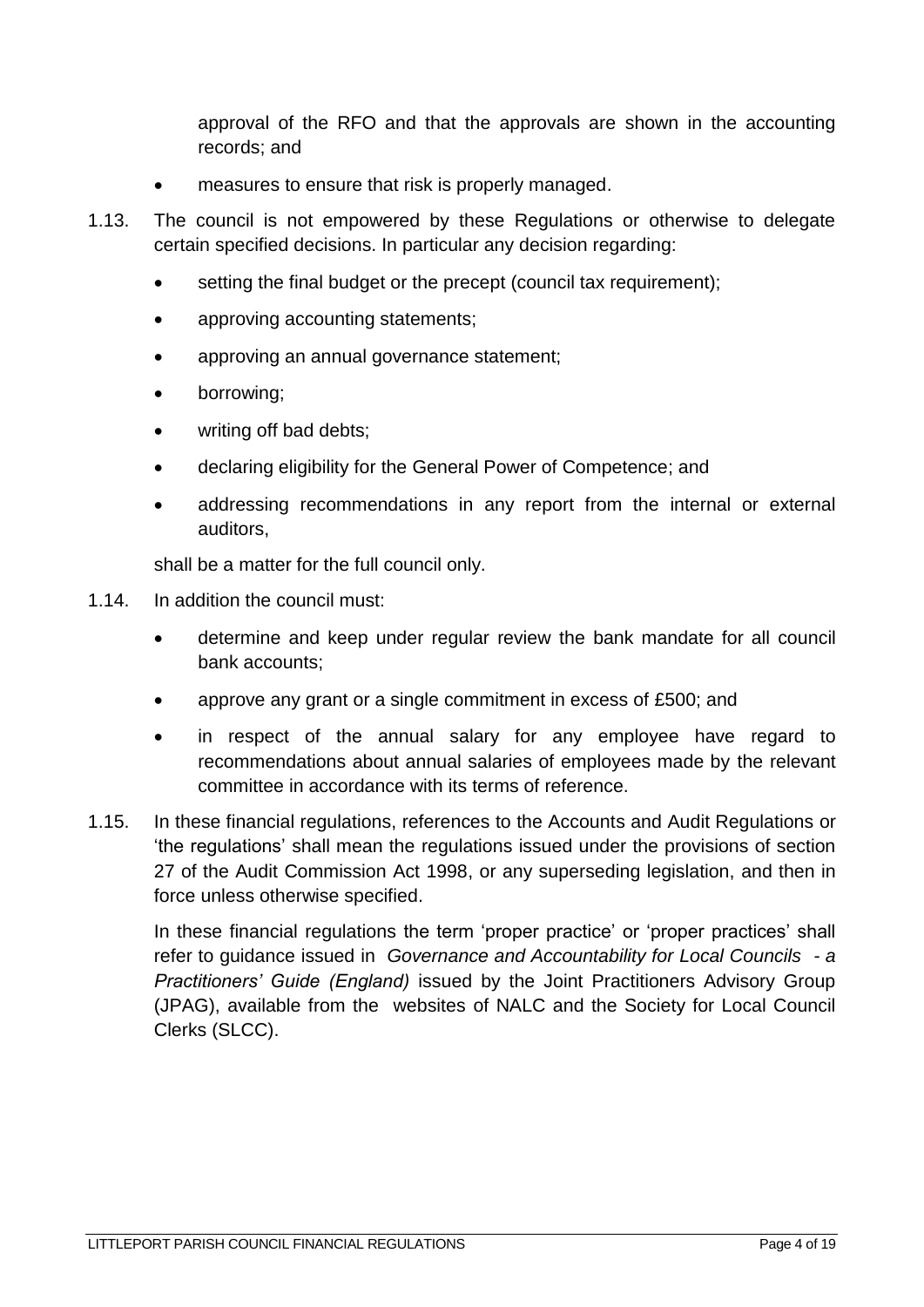## <span id="page-4-0"></span>**2. ACCOUNTING AND AUDIT (INTERNAL AND EXTERNAL)**

- 2.1. All accounting procedures and financial records of the council shall be determined by the RFO in accordance with the Accounts and Audit Regulations, appropriate guidance and proper practices.
- 2.2. On a regular basis, at least once in each quarter, and at each financial year end, a member other than the Chairman shall be appointed to verify bank reconciliations (for all accounts) produced by the RFO. The member shall sign the reconciliations and the original bank statements (or similar document) as evidence of verification. This activity shall on conclusion be reported, including any exceptions, to and noted by the Resources Committee.
- 2.3. The RFO shall complete the annual statement of accounts, annual report, and any related documents of the council contained in the Annual Return (as specified in proper practices) as soon as practicable after the end of the financial year and having certified the accounts shall submit them and report thereon to the council within the timescales set by the Accounts and Audit Regulations.
- 2.4. The council shall ensure that there is an adequate and effective system of internal audit of its accounting records, and of its system of internal control in accordance with proper practices. Any officer or member of the council shall make available such documents and records as appear to the council to be necessary for the purpose of the audit and shall, as directed by the council, supply the RFO, internal auditor, or external auditor with such information and explanation as the council considers necessary for that purpose.
- 2.5. The internal auditor shall be appointed by and shall carry out the work in relation to internal controls required by the council in accordance with proper practices.
- 2.6. The internal auditor shall:
	- be competent and independent of the financial operations of the council;
	- report to council in writing, or in person, on a regular basis with a minimum of one annual written report during each financial year;
	- to demonstrate competence, objectivity and independence, be free from any actual or perceived conflicts of interest, including those arising from family relationships; and
	- have no involvement in the financial decision making, management or control of the council.
- 2.7. Internal or external auditors may not under any circumstances:
	- perform any operational duties for the council;
	- initiate or approve accounting transactions; or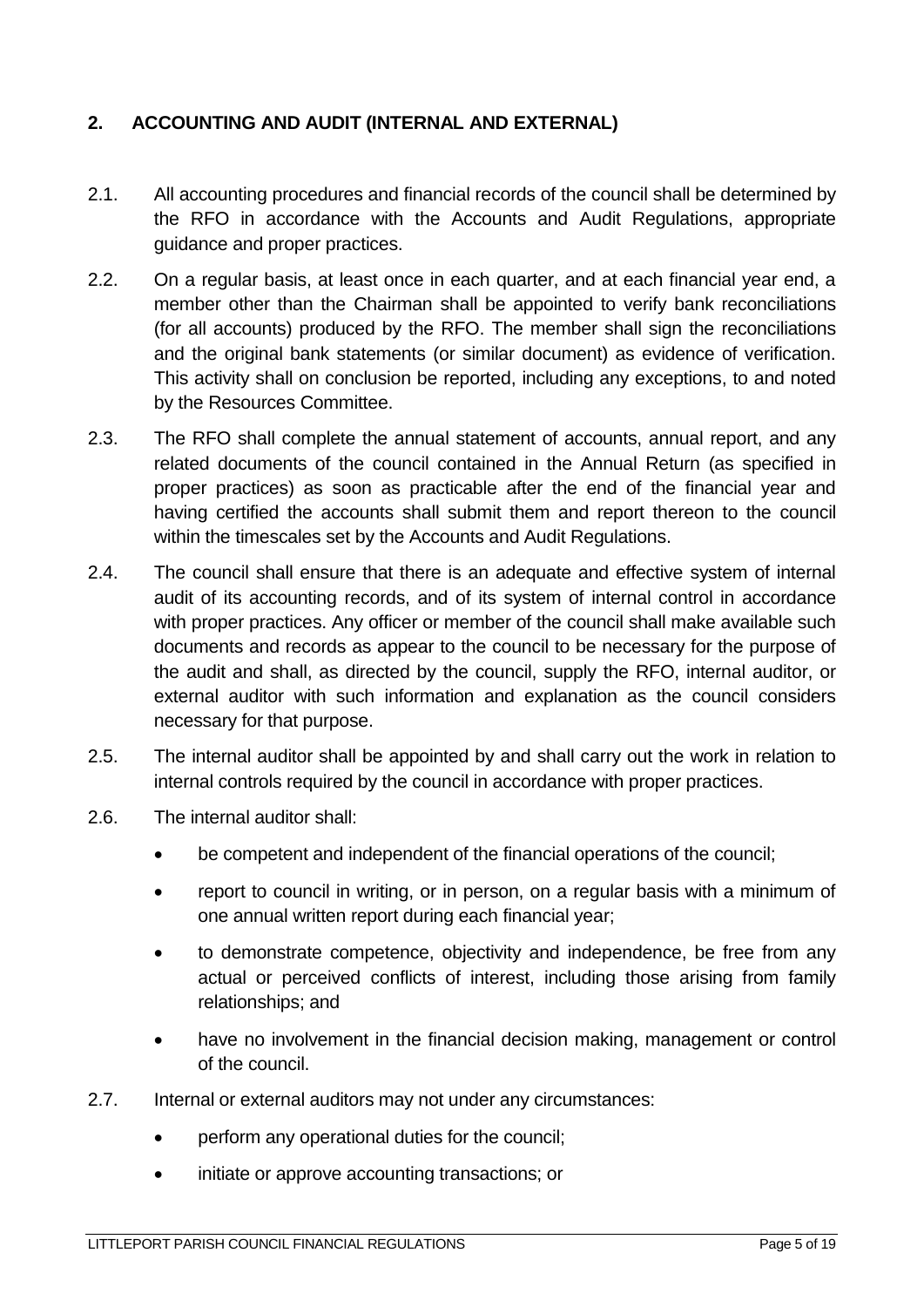- direct the activities of any council employee, except to the extent that such employees have been appropriately assigned to assist the internal auditor.
- 2.8. For the avoidance of doubt, in relation to internal audit the terms 'independent' and 'independence' shall have the same meaning as is described in proper practices.
- 2.9. The RFO shall make arrangements for the exercise of electors' rights in relation to the accounts including the opportunity to inspect the accounts, books, and vouchers and display or publish any notices and statements of account required by Audit Commission Act 1998, or any superseding legislation, and the Accounts and Audit Regulations.
- 2.10. The RFO shall, without undue delay, bring to the attention of all councillors any correspondence or report from internal or external auditors.

### <span id="page-5-0"></span>**3. ANNUAL ESTIMATES (BUDGET) AND FORWARD PLANNING**

- 3.1. Each committee (if any) shall review its three year forecast of revenue and capital receipts and payments. Having regard to the forecast, it shall thereafter formulate and submit proposals for the following financial year to the council not later than the end of October each year including any proposals for revising the forecast.
- 3.2. The RFO must each year, by no later than December, prepare detailed estimates of all receipts and payments including the use of reserves and all sources of funding for the following financial year in the form of a budget to be considered by the council.
- 3.3. The council shall consider annual budget proposals in relation to the council's three year forecast of revenue and capital receipts and payments including recommendations for the use of reserves and sources of funding and update the forecast accordingly.
- 3.4. The council shall fix the precept (council tax requirement), and relevant basic amount of council tax to be levied for the ensuing financial year not later than by the end of December each year. The RFO shall issue the precept to the billing authority and shall supply each member with a copy of the approved annual budget.
- 3.5. The approved annual budget shall form the basis of financial control for the ensuing year.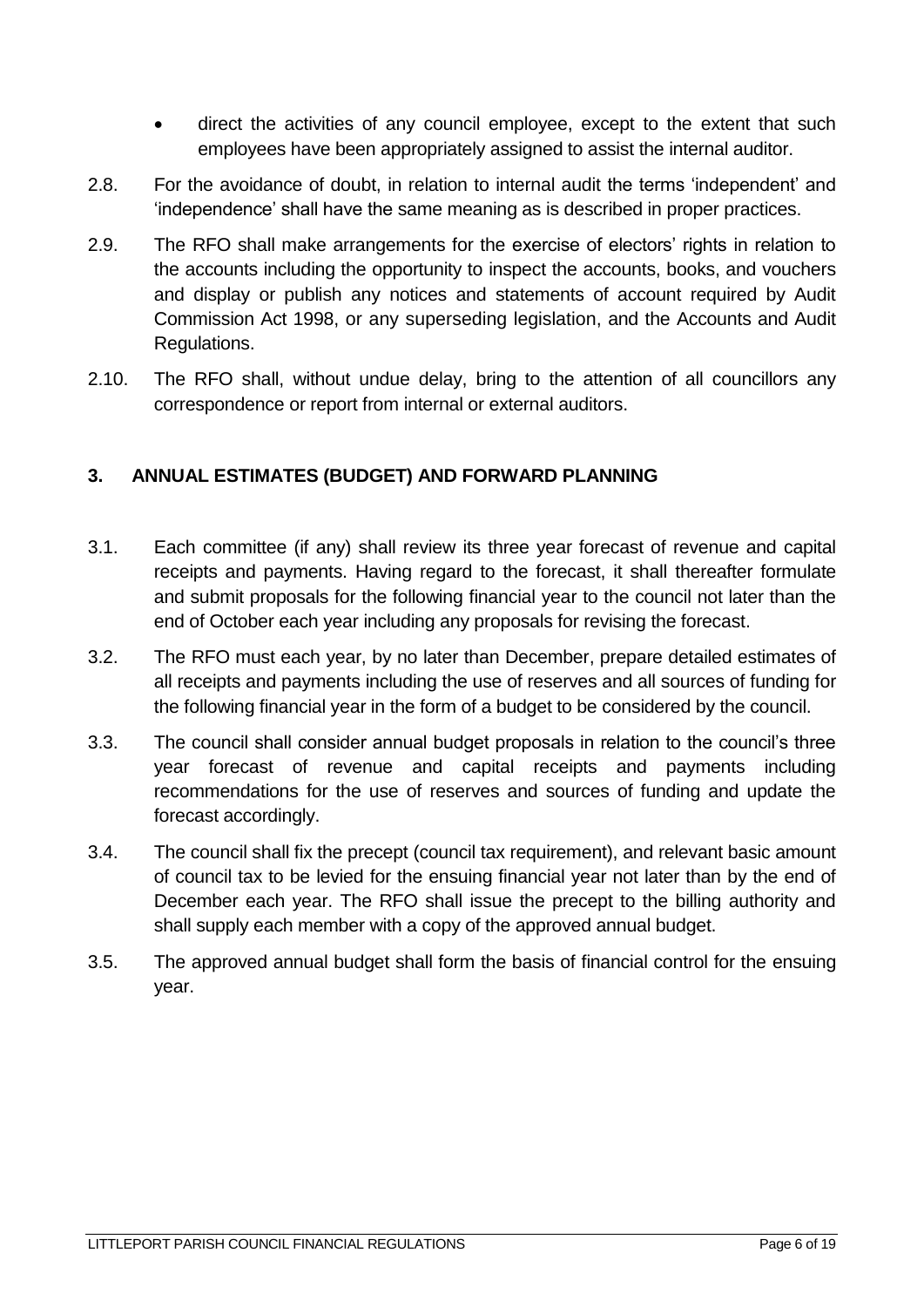## <span id="page-6-0"></span>**4. BUDGETARY CONTROL AND AUTHORITY TO SPEND**

- 4.1. Expenditure on revenue items may be authorised up to the amounts included for that class of expenditure in the approved budget. This authority is to be determined by:
	- the Council for all items over £5,000;
	- a duly delegated committee of the Council for items over £1,000; or
	- the Clerk, in conjunction with Chairman of Council or Chairman of the appropriate committee, for any items up to £1,000

Such authority is to be evidenced by a minute or by an authorisation slip duly signed by the Clerk, and where necessary also by the appropriate Chairman.

Contracts may not be disaggregated to avoid controls imposed by these regulations.

- 4.2. No expenditure may be authorised that will exceed the amount provided in the revenue budget for that class of expenditure other than by resolution of the council, or duly delegated committee. During the budget year and with the approval of council having considered fully the implications for public services, unspent and available amounts may be moved to other budget headings or to an earmarked reserve as appropriate ('virement').
- 4.3. Unspent provisions in the revenue or capital budgets for completed projects shall not be carried forward to a subsequent year.
- 4.4. The salary budgets are to be reviewed at least annually in October for the following financial year and such review shall be evidenced by a hard copy schedule signed by the Clerk and the Chairman of Council or relevant committee. The RFO will inform committees of any changes impacting on their budget requirement for the coming year in good time.
- 4.5. In cases of extreme risk to the delivery of council services, the clerk may authorise revenue expenditure on behalf of the council which in the clerk's judgement it is necessary to carry out. Such expenditure includes repair, replacement or other work, whether or not there is any budgetary provision for the expenditure, subject to a limit of £1,000. The Clerk shall report such action to the chairman as soon as possible and to the council as soon as practicable thereafter.
- 4.6. No expenditure shall be authorised in relation to any capital project and no contract entered into or tender accepted involving capital expenditure unless the council is satisfied that the necessary funds are available and the requisite borrowing approval has been obtained.
- 4.7. All capital works shall be administered in accordance with the council's standing orders and financial regulations relating to contracts.
- 4.8. The RFO shall regularly provide the council with a statement of receipts and payments to date under each head of the budgets, comparing actual expenditure to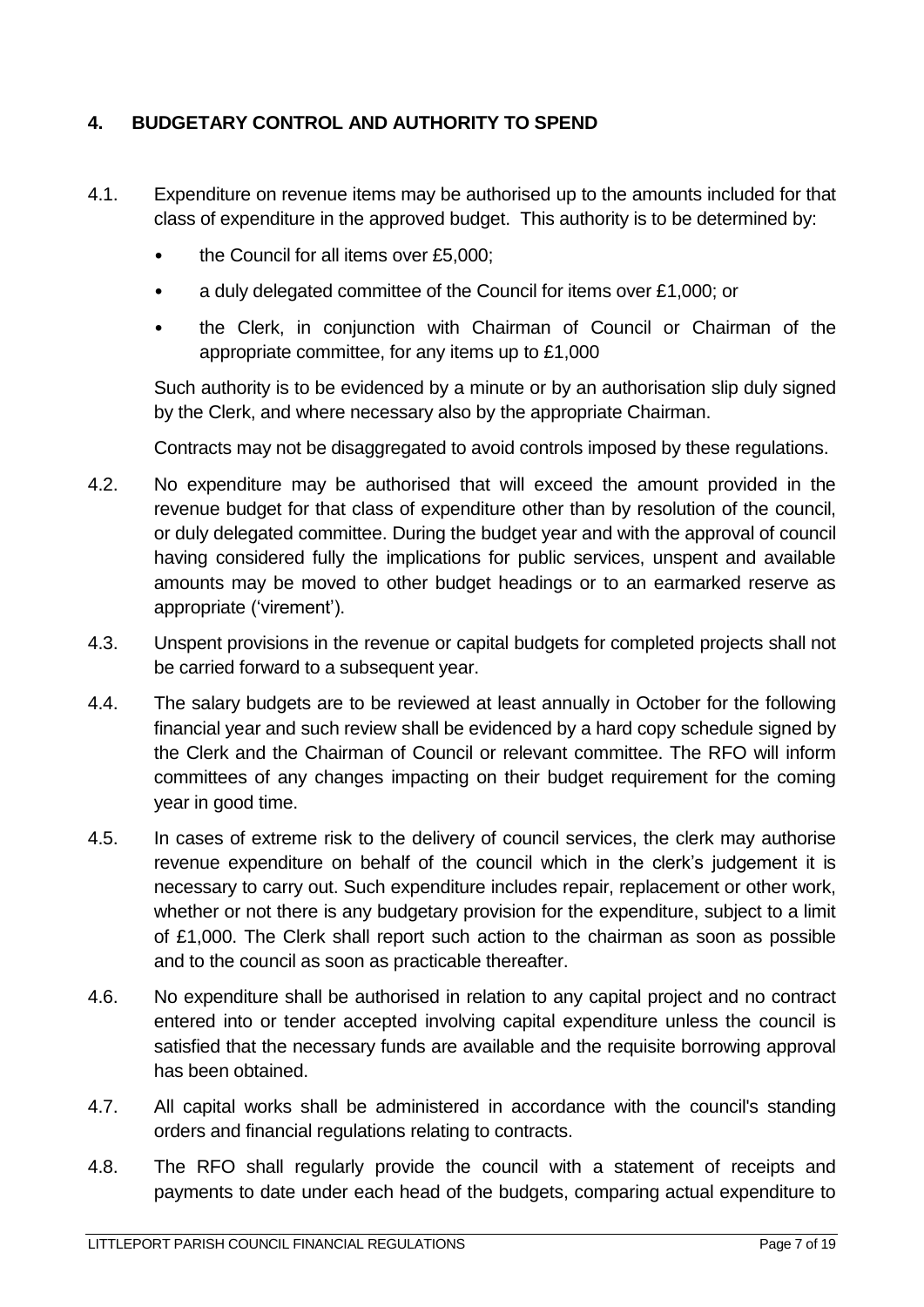the appropriate date against that planned as shown in the budget. These statements are to be prepared at least at the end of each financial quarter.

4.9. Changes in earmarked reserves shall be approved by council as part of the budgetary control process.

### <span id="page-7-0"></span>**5. BANKING ARRANGEMENTS AND AUTHORISATION OF PAYMENTS**

- 5.1. The council's banking arrangements, including the bank mandate, shall be made by the RFO and approved by the council; banking arrangements may not be delegated to a committee. They shall be regularly reviewed for safety and efficiency.
- 5.2. The RFO shall prepare a schedule of payments requiring authorisation, forming part of the Agenda for the Meeting and, together with the relevant invoices, present the schedule to council or resources committee. The council / committee shall review the schedule for compliance and, having satisfied itself shall authorise payment by a resolution of the council or resources committee. The approved schedule shall be initialled by the Chairman of the Meeting. A detailed list of all payments shall be disclosed within or as an attachment to the minutes of the meeting at which payment was authorised. Personal payments (including salaries, wages, expenses and any payment made in relation to the termination of a contract of employment) may be summarised to remove public access to any personal information.
- 5.3. All invoices for payment shall be examined, verified and certified by the RFO to confirm that the work, goods or services to which each invoice relates has been received, carried out, examined and represents expenditure previously approved by the council.
- 5.4. The RFO shall examine invoices for arithmetical accuracy and analyse them to the appropriate expenditure heading. The RFO shall take all steps to pay all invoices submitted, and which are in order, at the next available council or Resources Committee meeting.
- 5.5. The Clerk and RFO shall have delegated authority to authorise the payment of items only in the following circumstances:
	- a) If a payment is necessary to avoid a charge to interest under the Late Payment of Commercial Debts (Interest) Act 1998, and the due date for payment is before the next scheduled Meeting of council, where the Clerk and RFO certify that there is no dispute or other reason to delay payment, provided that a list of such payments shall be submitted to the next appropriate meeting of council or resources committee;
	- b) An expenditure item authorised under 5.6 below (continuing contracts and obligations) provided that a list of such payments shall be submitted to the next appropriate meeting of council or resources committee; or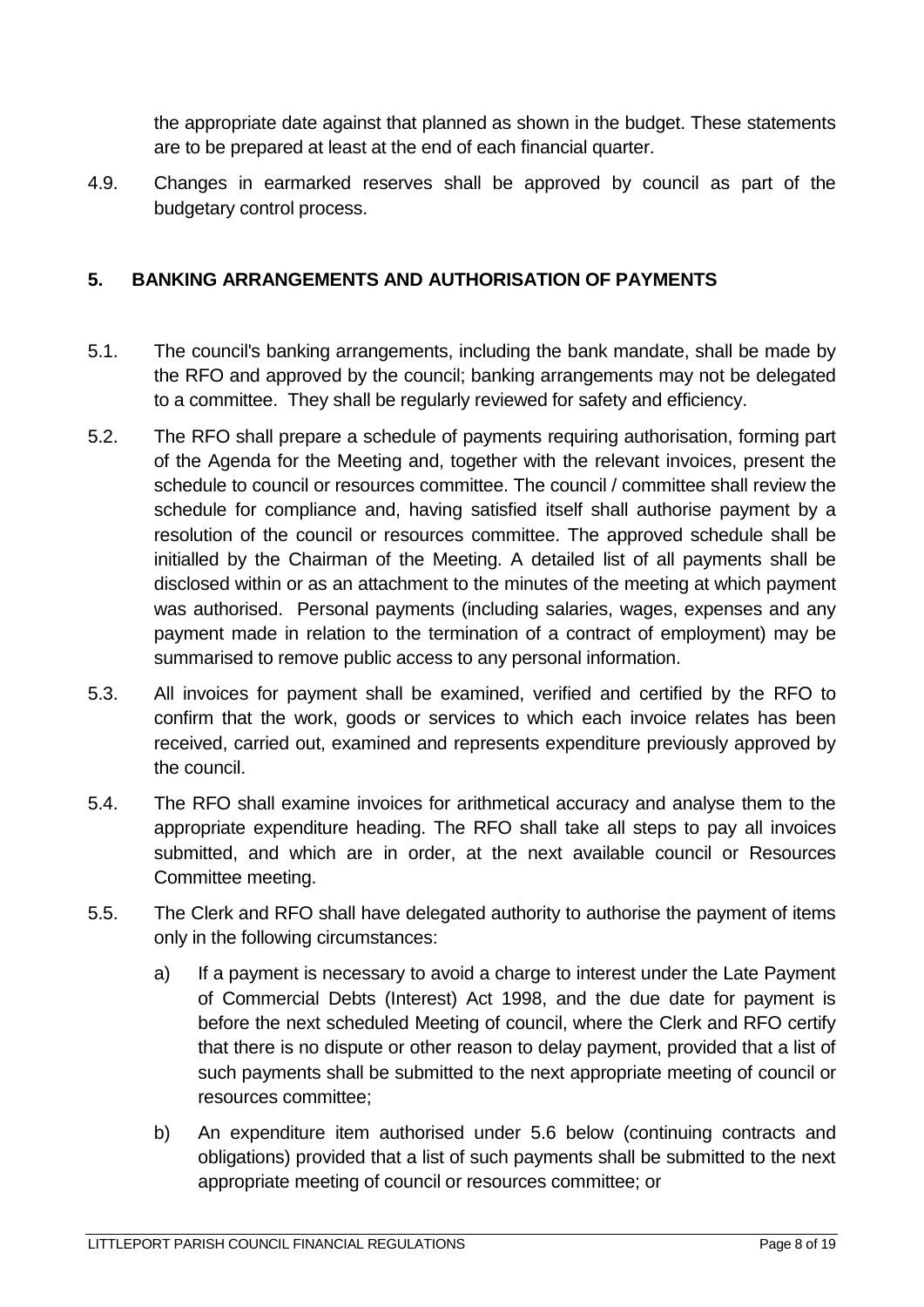- c) fund transfers within the councils banking arrangements up to the sum of £10,000, provided that a list of such payments shall be submitted to the next appropriate meeting of council or resources committee.
- 5.6. For each financial year the Clerk and RFO shall draw up a list of due payments which arise on a regular basis as the result of a continuing contract, statutory duty, or obligation (such as but not exclusively, Salaries, PAYE and NI, Superannuation Fund and regular maintenance contracts and the like for which council may authorise payment for the year provided that the requirements of regulation 4.1 (Budgetary Controls) are adhered to, provided also that a list of such payments shall be submitted to the next appropriate meeting of council or Resources Committee.
- 5.7. A record of regular payments made under 5.6 above shall be drawn up and be signed by two members on each and every occasion when payment is authorised thus controlling the risk of duplicated payments being authorised and / or made.
- 5.8. In respect of grants a duly authorised committee shall approve expenditure within any limits set by council and in accordance with any policy statement approved by council. Any Revenue or Capital Grant in excess of £5,000 shall before payment, be subject to ratification by resolution of the council.
- 5.9. Members are subject to the Code of Conduct that has been adopted by the council and shall comply with the Code and Standing Orders when a decision to authorise or instruct payment is made in respect of a matter in which they have a disclosable pecuniary or other interest, unless a dispensation has been granted.
- 5.10. The council will aim to rotate the duties of members in these Regulations so that onerous duties are shared out as evenly as possible over time.
- 5.11. Any changes in the recorded details of suppliers, such as bank account records, shall be approved in writing by a Member.

## <span id="page-8-0"></span>**6. INSTRUCTIONS FOR THE MAKING OF PAYMENTS**

- 6.1. The council will make safe and efficient arrangements for the making of its payments.
- 6.2. Following authorisation under Financial Regulation 5 above, the council, a duly delegated committee or, if so delegated, the Clerk or RFO shall give instruction that a payment shall be made.
- 6.3. All payments shall be effected by cheque or other instructions to the council's bankers, or otherwise, in accordance with a resolution of council or duly delegated committee.
- 6.4. Cheques or orders for payment drawn on the bank account in accordance with the schedule as presented to council or committee shall be signed by two members of council in accordance with a resolution instructing that payment. If a member who is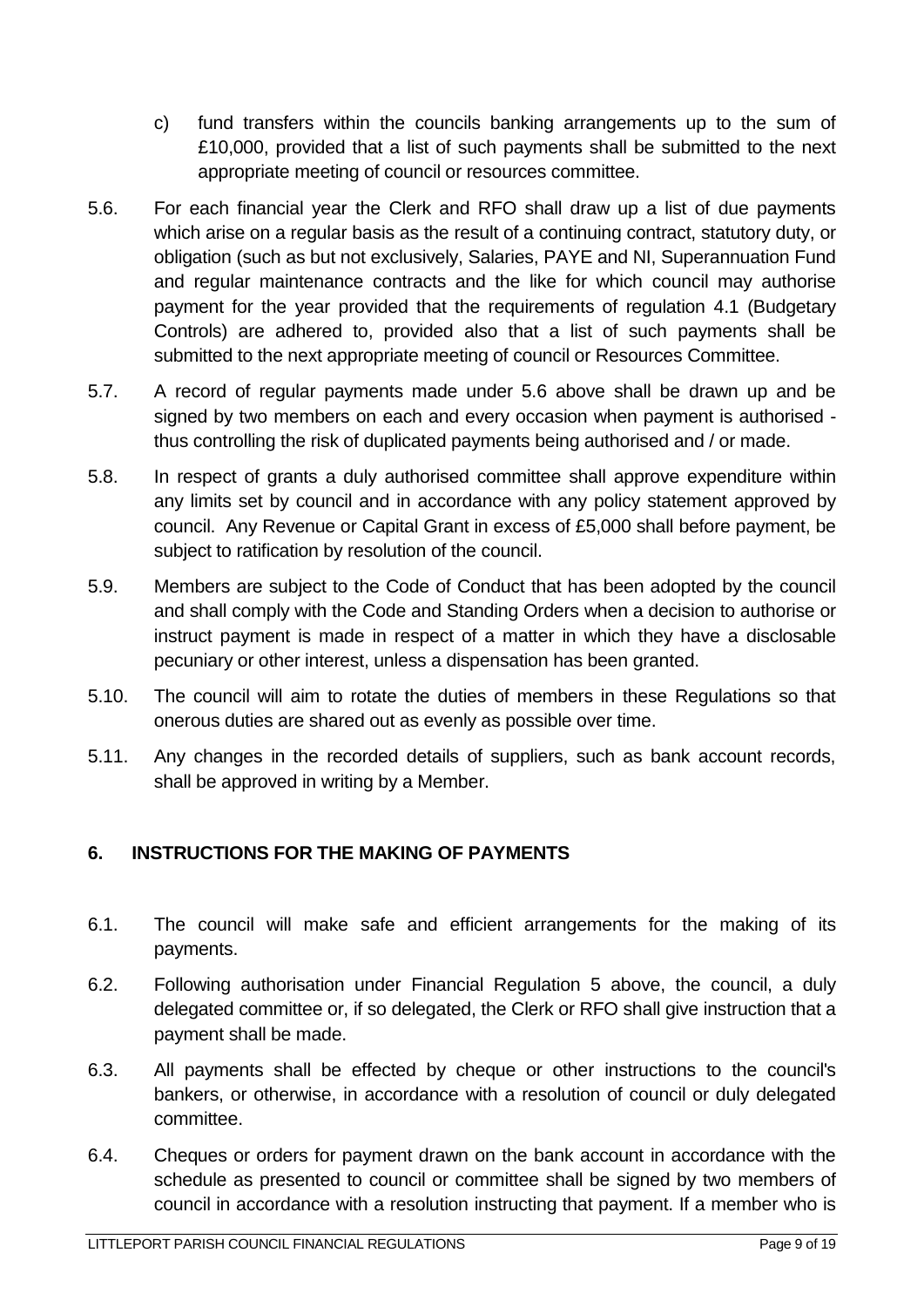also a bank signatory has declared a disclosable pecuniary interest, or has any other interest, in the matter in respect of which the payment is being made, that councillor shall be required to consider Standing Orders, and thereby determine whether it is appropriate and / or permissible to be a signatory to the transaction in question.

- 6.5. To indicate agreement of the details shown on the cheque or order for payment with the counterfoil and the invoice or similar documentation, the signatories shall each also initial the cheque counterfoil and one shall initial the invoice or similar documentation.
- 6.6. Cheques or orders for payment shall not normally be presented for signature other than at a council or committee meeting (including immediately before or after such a meeting). Any signatures obtained away from such meetings shall be reported to the council or Resources Committee at the next convenient meeting.
- 6.7. If thought appropriate by the council, payment for utility supplies (energy, telephone and water) and any National Non-Domestic Rates may be made by variable direct debit provided that the instructions are signed by two members and any payments are reported to council as made. The approval of the use of a variable direct debit shall be renewed by resolution of the council at least every two years.
- 6.8. If thought appropriate by the council, payment for certain items (principally salaries) may be made by banker's standing order provided that the instructions are signed, or otherwise evidenced by two members are retained and any payments are reported to council as made. The approval of the use of a banker's standing order shall be renewed by resolution of the council at least every two years.
- 6.9. If thought appropriate by the council, payment for certain items may be made by BACS or CHAPS methods provided that the instructions for each payment are signed, or otherwise evidenced, by two authorised bank signatories are retained and any payments are reported to council as made. The approval of the use of BACS or CHAPS shall be renewed by resolution of the council at least every two years.
- 6.10. If thought appropriate by the council payment for certain items may be made by internet banking transfer provided evidence is retained showing which members approved the payment.
- 6.11. Where a computer requires use of a personal identification number (PIN) or other password(s), for access to the council's records on that computer, a note shall be made of the PIN and Passwords and shall be handed to and retained by the Chairman of Council in a sealed dated envelope. This envelope may not be opened other than in the presence of two other councillors. After the envelope has been opened, in any circumstances, the PIN and / or passwords shall be changed as soon as practicable. The fact that the sealed envelope has been opened, in whatever circumstances, shall be reported to all members immediately and formally to the next available meeting of the council. This will not be required for a member's personal computer used only for remote authorisation of bank payments.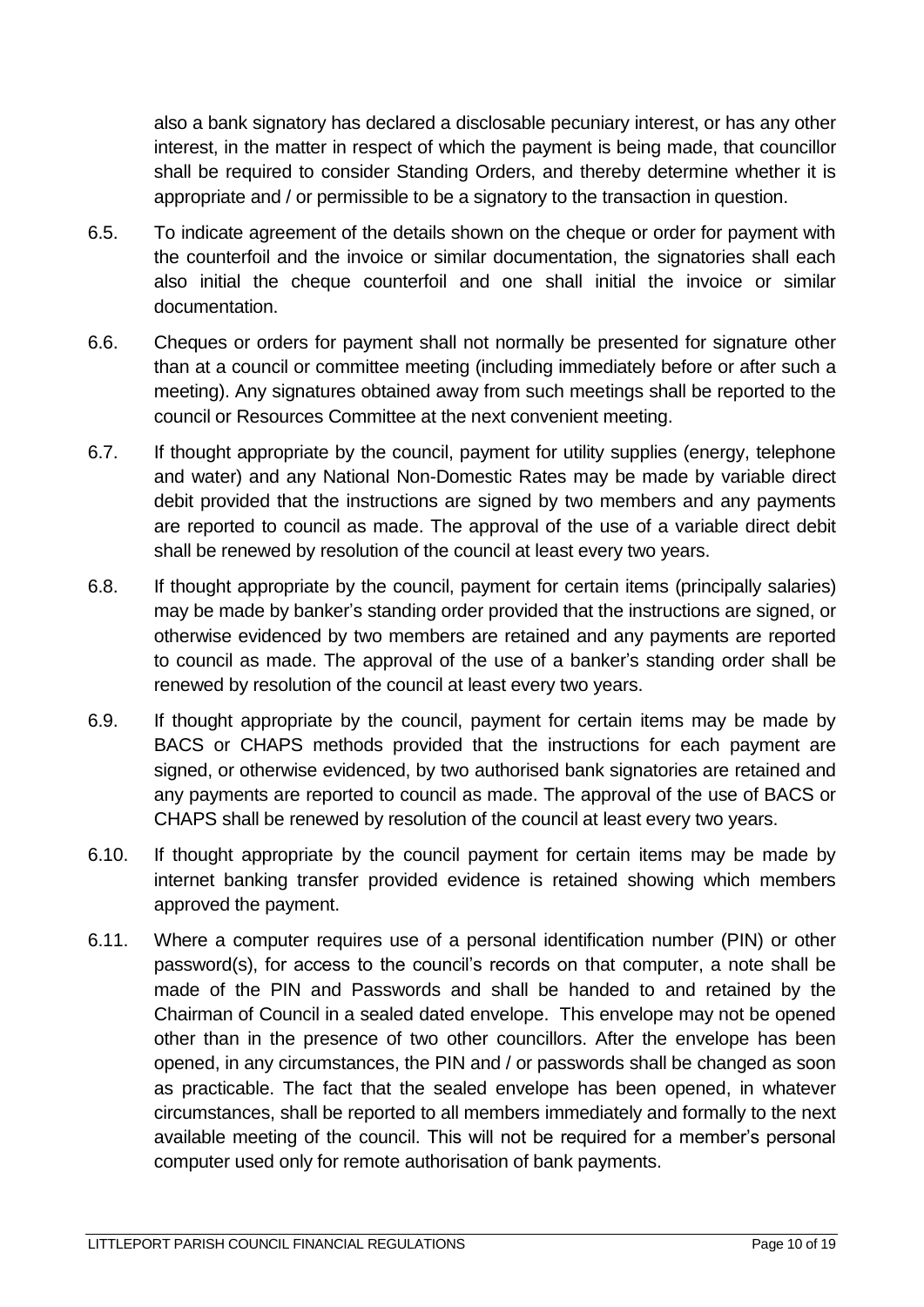- 6.12. No employee or councillor shall disclose any PIN or password, relevant to the working of the council or its bank accounts, to any person not authorised in writing by the council or a duly delegated committee.
- 6.13. Regular back-up copies of the records on any computer shall be made and shall be stored securely away from the computer in question, and preferably off site.
- 6.14. The council, and any members using computers for the council's financial business, shall ensure that anti-virus, anti-spyware and firewall, software with automatic updates, together with a high level of security, is used.
- 6.15. Where internet banking arrangements are made with any bank, the RFO shall be appointed as the Service Administrator. The bank mandate approved by the council shall identify a number of councillors who will be authorised to approve transactions on those accounts. The bank mandate will state clearly the amounts of payments that can be instructed by the use of the Service Administrator alone, or by the Service Administrator with a stated number of approvals.
- 6.16. Access to any internet banking accounts will be directly to the access page (which may be saved under "favourites"), and not through a search engine or e-mail link. Remembered or saved passwords facilities must not be used on any computer used for council banking work. Breach of this Regulation will be treated as a very serious matter under these regulations.
- 6.17. Changes to account details for suppliers, which are used for internet banking may only be changed on written hard copy notification by the supplier and supported by hard copy authority for change signed by two members. A programme of regular checks of standing data with suppliers will be followed.
- 6.18. Any Debit Card issued for use will be specifically restricted to the Clerk and the RFO and will also be restricted to a single transaction maximum value of £500 unless authorised by council or resources committee in writing before any order is placed.
- 6.19. A pre-paid debit card may be issued to employees with varying limits. These limits will be set by the Resources Committee. Transactions and purchases made will be reported to the Resources Committee and authority for topping-up shall be at the discretion of the Resources Committee.
- 6.20. Any corporate credit card or trade card account opened by the council will be specifically restricted to use by the Clerk and RFO and shall be subject to automatic payment in full at each month-end. Personal credit or debit cards of members or staff shall not be used under any circumstances.
- 6.21. The RFO may provide petty cash to officers for the purpose of defraying operational and other expenses. Vouchers for payments made shall be forwarded to the RFO with a claim for reimbursement.
	- a) The RFO shall maintain a petty cash float of £100 for the purpose of defraying operational and other expenses. Vouchers for payments made from petty cash shall be kept to substantiate the payment.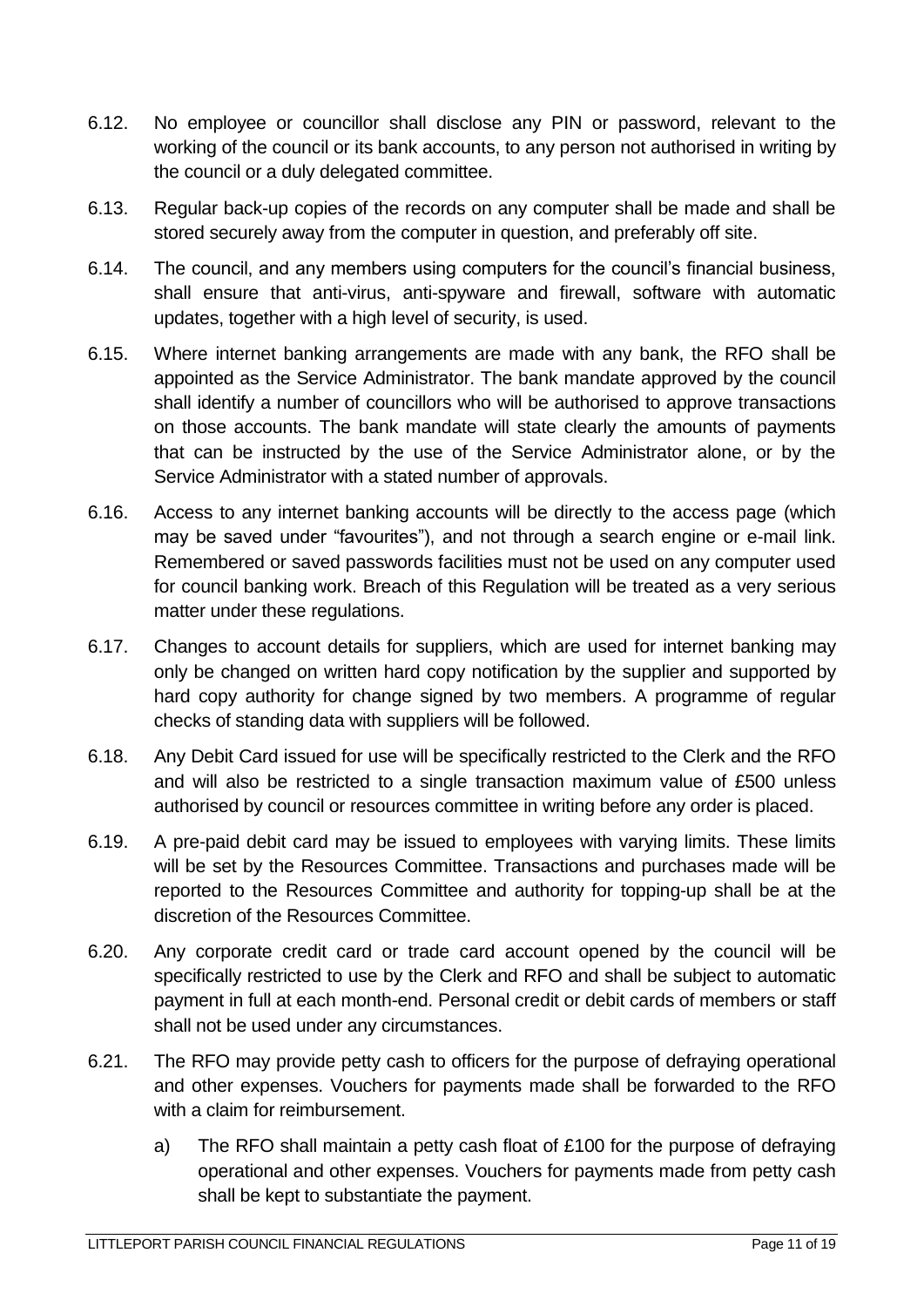- b) Income received must not be paid into the petty cash float but must be separately banked, as provided elsewhere in these regulations.
- c) Payments to maintain the petty cash float shall be shown separately on the schedule of payments presented to council under 5.2 above.

## <span id="page-11-0"></span>**7. PAYMENT OF SALARIES**

- 7.1. As an employer, the council shall make arrangements to meet fully the statutory requirements placed on all employers by PAYE and National Insurance legislation. The payment of all salaries shall be made in accordance with payroll records and the rules of PAYE and National Insurance currently operating, and salary rates shall be as agreed by council, or duly delegated committee.
- 7.2. Payment of salaries and payment of deductions from salary such as may be required to be made for tax, national insurance and pension contributions, or similar statutory or discretionary deductions must be made in accordance with the payroll records and on the appropriate dates stipulated in employment contracts, provided that each payment is reported to the next available council meeting, as set out in these regulations above.
- 7.3. No changes shall be made to any employee's pay, emoluments, or terms and conditions of employment without the prior consent of the council.
- 7.4. Each and every payment to employees of net salary and to the appropriate creditor of the statutory and discretionary deductions shall be recorded in a separate confidential record. This confidential record is not open to inspection or review (under the Freedom of Information Act 2000 or otherwise) other than:
	- a) by any councillor who can demonstrate a need to know;
	- b) by the internal auditor;
	- c) by the external auditor; or
	- d) by any person authorised under Audit Commission Act 1998, or any superseding legislation.
- 7.5. The total of such payments in each calendar month shall be reported with all other payments as made as may be required under these Financial Regulations, to ensure that only payments due for the period have actually been paid.
- 7.6. An effective system of personal performance management should be maintained for the senior officers.
- 7.7. Any termination payments shall be supported by a clear business case and reported to the council. Termination payments shall only be authorised by council.
- 7.8. Before employing interim staff the council must consider a full business case.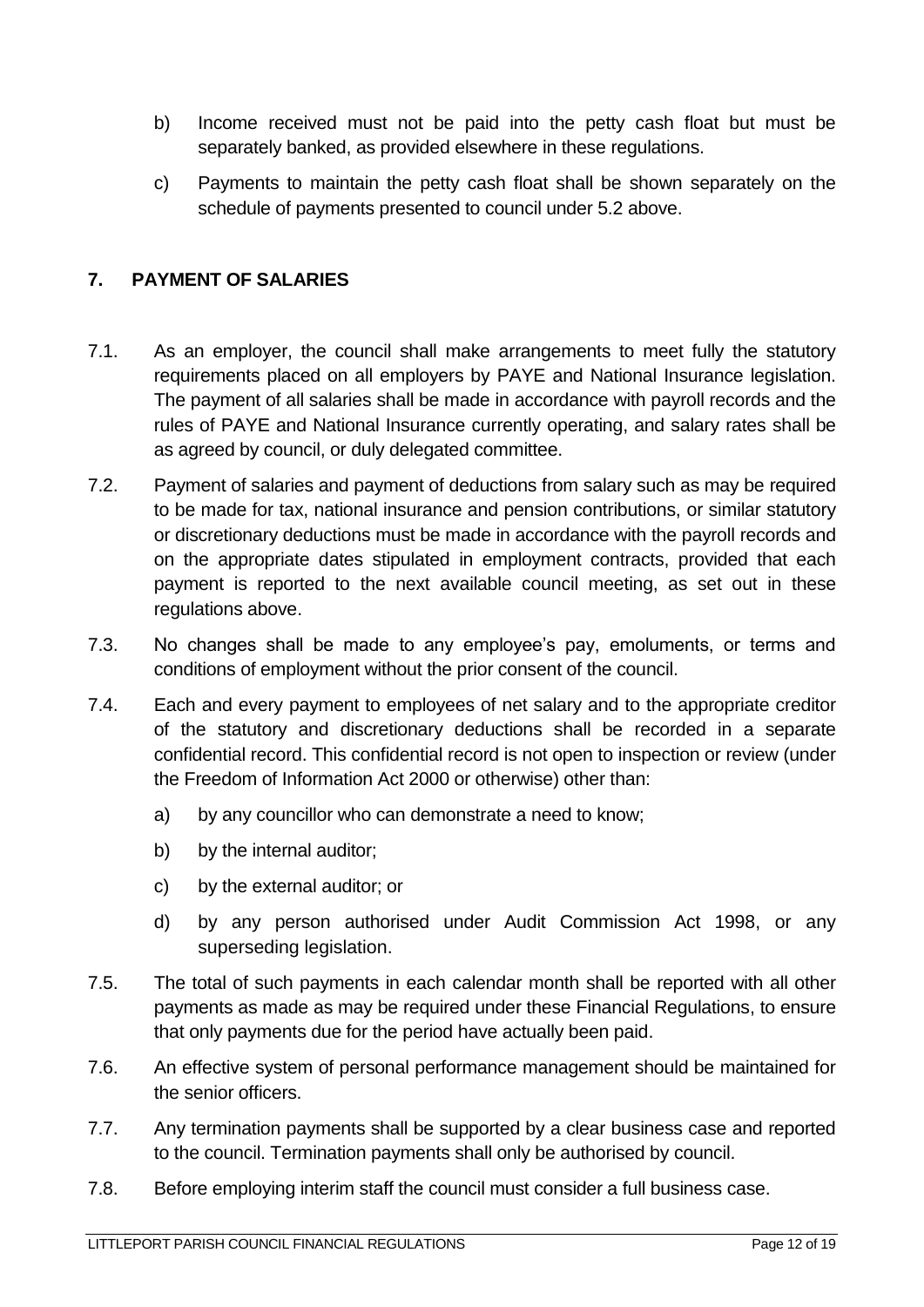#### <span id="page-12-0"></span>**8. LOANS AND INVESTMENTS**

- 8.1. All borrowings shall be effected in the name of the council, after obtaining any necessary borrowing approval. Any application for borrowing approval shall be approved by Council as to terms and purpose. The application for borrowing approval, and subsequent arrangements for the loan shall only be approved by full council.
- 8.2. Any financial arrangement which does not require formal borrowing approval from the Secretary of State (such as Hire Purchase or Leasing of tangible assets) shall be subject to approval by the full council. In each case a report in writing shall be provided to council in respect of value for money for the proposed transaction.
- 8.3. The council will arrange with the council's banks and investment providers for the sending of a copy of each statement of account to the Chairman of the council at the same time as one is issued to the Clerk or RFO.
- 8.4. All loans and investments shall be negotiated in the name of the council and shall be for a set period in accordance with council policy.
- 8.5. The council shall consider the need for an Investment Strategy and Policy which, if drawn up, shall be in accordance with relevant regulations, proper practices and guidance. Any Strategy and Policy shall be reviewed by the council at least annually.
- 8.6. All investments of money under the control of the council shall be in the name of the council.
- 8.7. All investment certificates and other documents relating thereto shall be retained in the custody of the RFO.
- 8.8. Payments in respect of short term or long term investments, including transfers between bank accounts held in the same bank, or branch, shall be made in accordance with Regulation 5 (Authorisation of payments) and Regulation 6 (Instructions for payments).

#### <span id="page-12-1"></span>**9. INCOME**

- 9.1. The collection of all sums due to the council shall be the responsibility of and under the supervision of the RFO.
- 9.2. Particulars of all charges to be made for work done, services rendered or goods supplied shall be agreed annually by the council, notified to the RFO and the RFO shall be responsible for the collection of all accounts due to the council.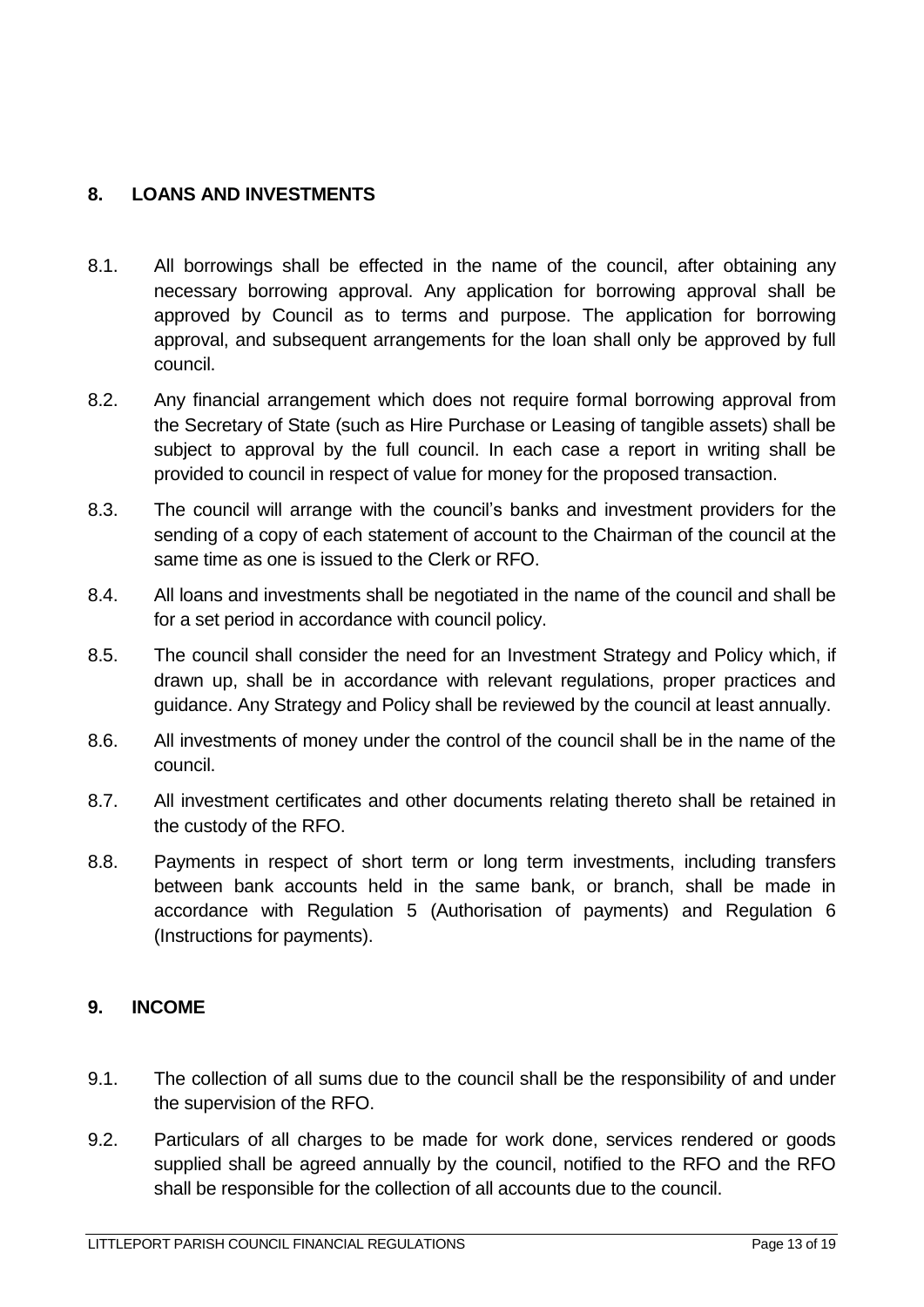- 9.3. The council will review all fees and charges at least annually, following a report of the Clerk.
- 9.4. Any sums found to be irrecoverable and any bad debts shall be reported to the council and shall be written off in the year.
- 9.5. All sums received on behalf of the council shall be banked intact as directed by the RFO. In all cases, all receipts shall be deposited with the council's bankers with such frequency as the RFO considers necessary.
- 9.6. The origin of each receipt shall be entered on the paying-in slip.
- 9.7. Personal cheques shall not be cashed out of money held on behalf of the council.
- 9.8. The RFO shall promptly complete any VAT Return that is required. Any repayment claim due in accordance with VAT Act 1994 section 33 shall be made at least annually coinciding with the financial year end.
- 9.9. Where any significant sums of cash are regularly received by the council, the RFO shall take such steps as are agreed by the council to ensure that more than one person is present when the cash is counted in the first instance, that there is a reconciliation to some form of control such as ticket issues, and that appropriate care is taken in the security and safety of individuals banking such cash.

#### <span id="page-13-0"></span>**10. ORDERS FOR WORK, GOODS AND SERVICES**

- 10.1. An official order or letter shall be issued for all work, goods and services unless a formal contract is to be prepared or an official order would be inappropriate. Copies of orders shall be retained.
- 10.2. Order books shall be controlled by the RFO.
- 10.3. All members and officers are responsible for obtaining value for money at all times. An officer issuing an official order shall ensure as far as reasonable and practicable that the best available terms are obtained in respect of each transaction, usually by obtaining three or more quotations or estimates from appropriate suppliers, subject to any *de minimis* provisions in Regulation 11.1 below.
- 10.4. A member may not issue an official order or make any contract on behalf of the council.
- 10.5. The RFO shall verify the lawful nature of any proposed purchase before the issue of any order, and in the case of new or infrequent purchases or payments, the RFO shall ensure that the statutory authority shall be reported to the meeting at which the order is approved so that the minutes can record the power being used.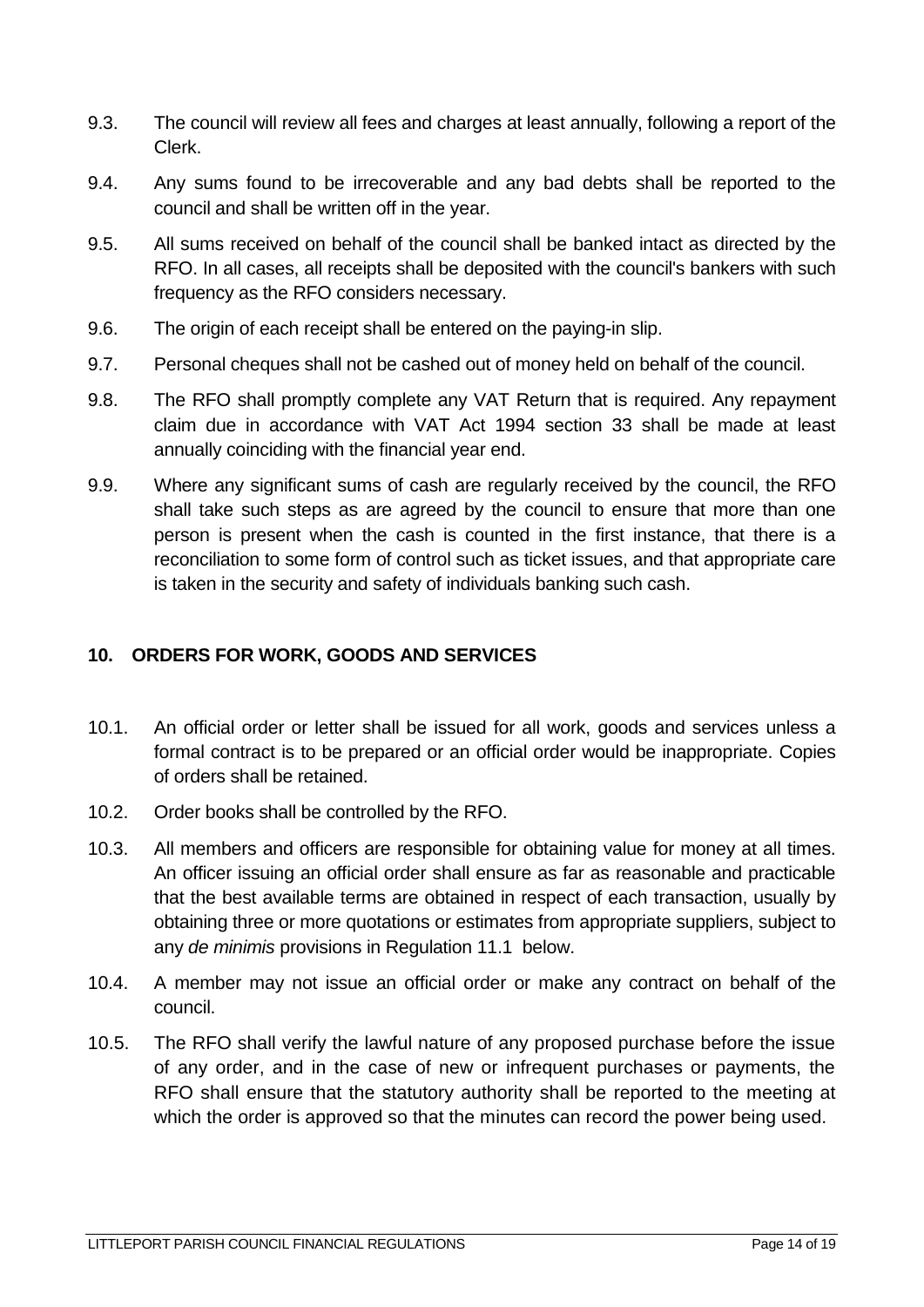## <span id="page-14-0"></span>**11. CONTRACTS**

- 11.1. Procedures as to contracts are laid down as follows:
	- a. Every contract shall comply with these financial regulations, and no exceptions shall be made otherwise than in an emergency provided that this regulation need not apply to contracts which relate to items (i) to (vi) below:
		- i. for the supply of gas, electricity, water, sewerage and telephone services;
		- ii. for specialist services such as are provided by solicitors, accountants, surveyors and planning consultants;
		- iii. for work to be executed or goods or materials to be supplied which consist of repairs to or parts for existing machinery or equipment or plant;
		- iv. for work to be executed or goods or materials to be supplied which constitute an extension of an existing contract by the council;
		- v. for additional audit work of the external auditor up to an estimated value of £500 (in excess of this sum the Clerk and RFO shall act after consultation with the Chairman and Vice Chairman of council); and
		- vi. for goods or materials proposed to be purchased which are proprietary articles and / or are only sold at a fixed price.
	- b. Where it is intended to enter into a contract exceeding £60,000 in value for the supply of goods or materials or for the execution of works or specialist services other than such goods, materials, works or specialist services as are excepted as set out in paragraph (a) the Clerk shall invite tenders from at least three firms to be taken from the appropriate approved list.
	- c. When applications are made to waive financial regulations relating to contracts to enable a price to be negotiated without competition the reason shall be embodied in a recommendation to the council.
	- d. Such invitation to tender shall state the general nature of the intended contract and the Clerk shall obtain the necessary technical assistance to prepare a specification in appropriate cases. The invitation shall in addition state that tenders must be addressed to the Clerk in the ordinary course of post. Each tendering firm shall be supplied with a specifically marked envelope in which the tender is to be sealed and remain sealed until the prescribed date for opening tenders for that contract.
	- e. All sealed tenders shall be opened at the same time on the prescribed date by the Clerk in the presence of at least one member of council.
	- f. If less than three tenders are received for contracts above £60,000 or if all the tenders are identical the council may make such arrangements as it thinks fit for procuring the goods or materials or executing the works.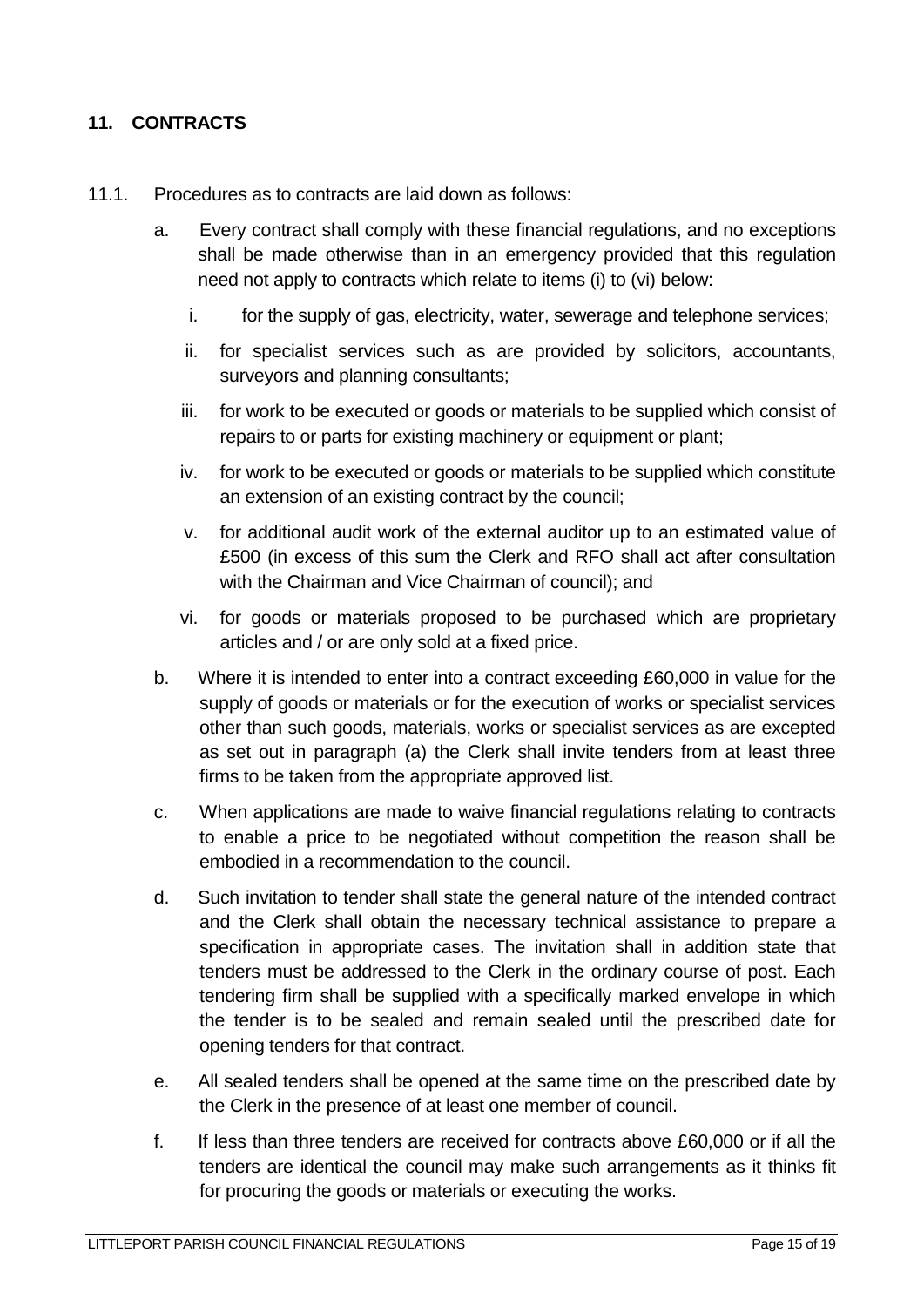- g. Any invitation to tender issued under this regulation shall be subject to Standing Order, 29 <sup>3</sup> and shall refer to the terms of the Bribery Act 2010.
- h. When it is to enter into a contract of less than £60,000 in value for the supply of goods or materials or for the execution of works or specialist services other than such goods, materials, works or specialist services as are excepted as set out in paragraph (a) the Clerk or RFO shall obtain 3 quotations (priced descriptions of the proposed supply); where the value is below £3,000 and above £100 the Clerk or RFO shall strive to obtain 3 estimates. Otherwise, Regulation 10 (3) above shall apply.
	- i. The council shall not be obliged to accept the lowest or any tender, quote or estimate.
	- j. Should it occur that the council, or duly delegated committee, does not accept any tender, quote or estimate, the work is not allocated and the council requires further pricing, provided that the specification does not change, no person shall be permitted to submit a later tender, estimate or quote who was present when the original decision making process was being undertaken.
	- k. The European Union Procurement Directive shall apply and the terms of the Public Contracts Regulations 2006 and the Utilities Contracts Regulations 2006 including thresholds shall be followed.

## <span id="page-15-0"></span>**12. PAYMENTS UNDER CONTRACTS FOR BUILDING OR OTHER CONSTRUCTION WORKS**

- 12.1. Payments on account of the contract sum shall be made within the time specified in the contract by the RFO upon authorised certificates of the architect or other consultants engaged to supervise the contract (subject to any percentage withholding as may be agreed in the particular contract).
- 12.2. Where contracts provide for payment by instalments the RFO shall maintain a record of all such payments. In any case where it is estimated that the total cost of work carried out under a contract, excluding agreed variations, will exceed the contract sum of 5% or more a report shall be submitted to the council.
- 12.3. Any variation to a contract or addition to or omission from a contract must be approved by the council and Clerk to the contractor in writing, the council being informed where the final cost is likely to exceed the financial provision.

<sup>1</sup> <sup>3</sup> Based on NALC's model standing order 18d in Local Councils Explained © 2013 National Association of Local Councils

LITTLEPORT PARISH COUNCIL FINANCIAL REGULATIONS **Page 16 of 19** Page 16 of 19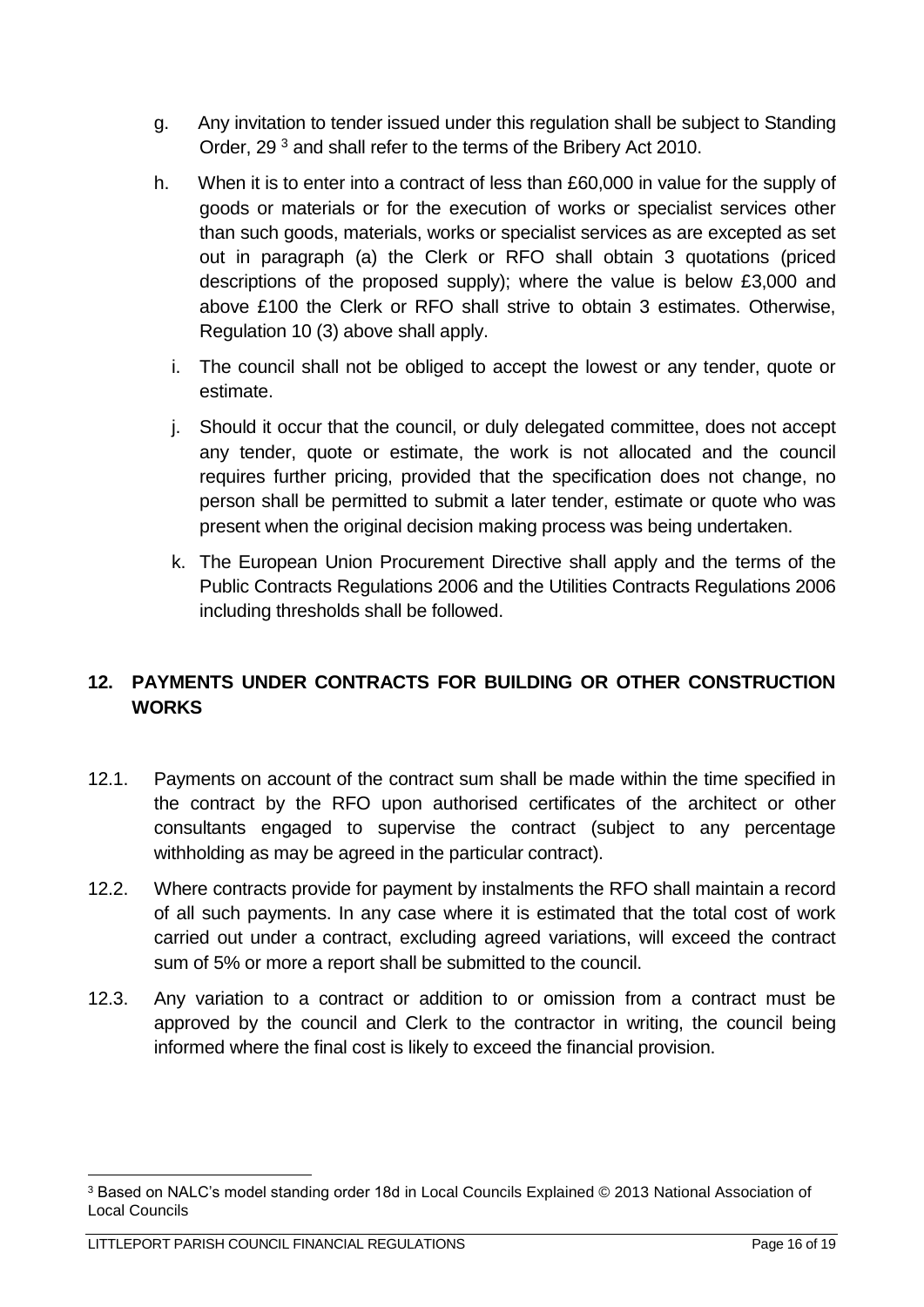#### <span id="page-16-0"></span>**13. STORES AND EQUIPMENT**

- 13.1. The officer in charge of each section shall be responsible for the care and custody of stores and equipment in that section.
- 13.2. Delivery notes shall be obtained in respect of all goods received into store or otherwise delivered and goods must be checked as to order and quality at the time delivery is made.
- 13.3. Stocks shall be kept at the minimum levels consistent with operational requirements.
- 13.4. The RFO shall be responsible for periodic checks of stocks and stores at least annually.

### <span id="page-16-1"></span>**14. ASSETS, PROPERTIES AND ESTATES**

- 14.1. The Clerk shall make appropriate arrangements for the custody of all title deeds and Land Registry Certificates of properties held by the council. The RFO shall ensure a record is maintained of all properties held by the council, recording the location, extent, plan, reference, purchase details, nature of the interest, tenancies granted, rents payable and purpose for which held in accordance with Accounts and Audit Regulations.
- 14.2. No tangible moveable property shall be purchased or otherwise acquired, sold, leased or otherwise disposed of, without the authority of the council, together with any other consents required by law, save where the estimated value of any one item of tangible movable property does not exceed £250.
- 14.3. No real property (interests in land) shall be sold, leased or otherwise disposed of without the authority of the council, together with any other consents required by law, in each case a report in writing shall be provided to council in respect of valuation and surveyed condition of the property (including matters such as planning permissions and covenants) together with a proper business case (including an adequate level of consultation with the electorate).
- 14.4. No real property (interests in land) shall be purchased or acquired without the authority of the full council. In each case a report in writing shall be provided to council in respect of valuation and surveyed condition of the property (including matters such as planning permissions and covenants) together with a proper business case (including an adequate level of consultation with the electorate).
- 14.5. Subject only to the limit set in Reg. 14.2 above, no tangible moveable property shall be purchased or acquired without the authority of the full council. In each case a report in writing shall be provided to council with a full business case.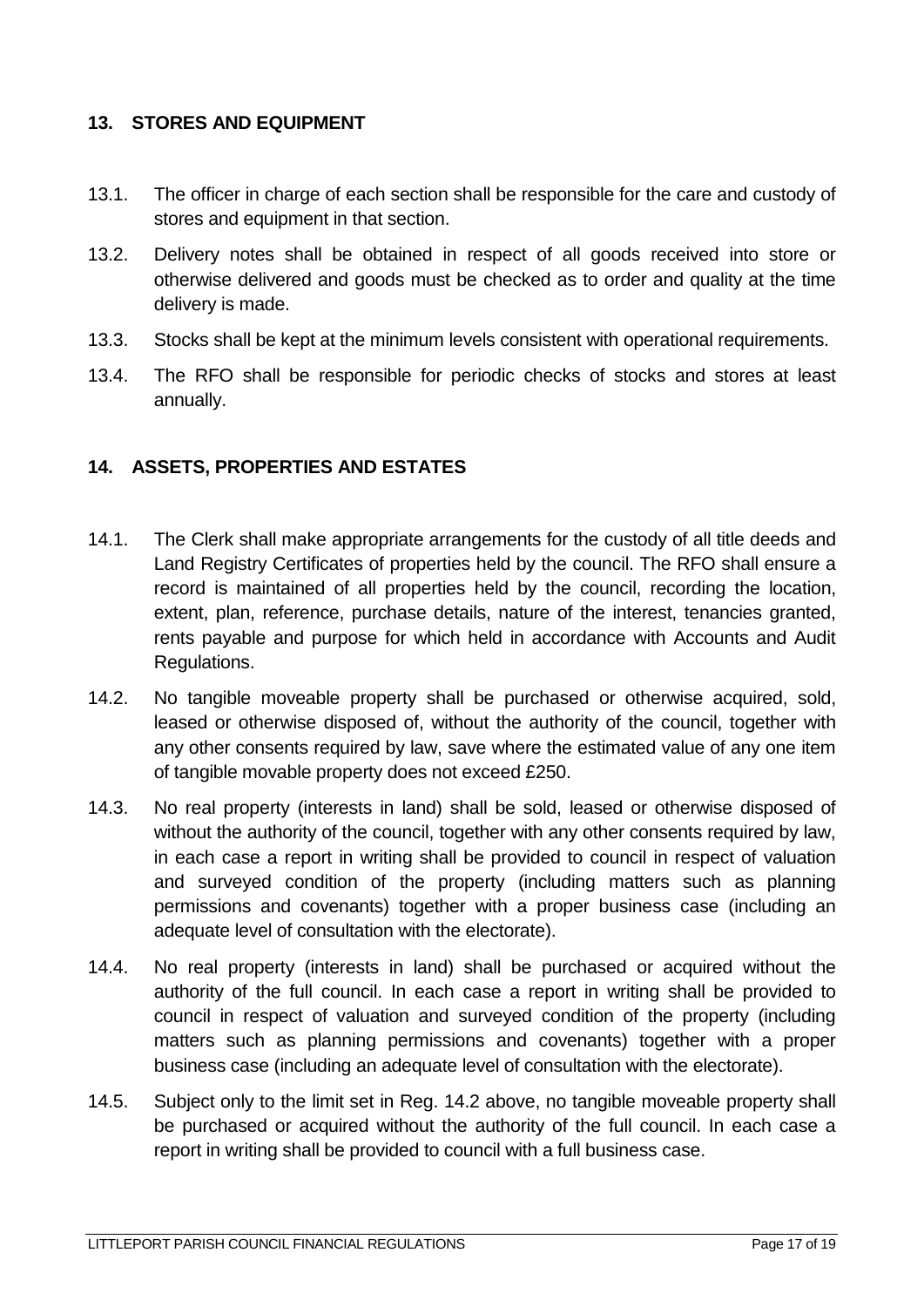14.6. The RFO shall ensure that an appropriate and accurate Register of Assets and Investments is kept up to date. The continued existence of tangible assets shown in the Register shall be verified at least annually, possibly in conjunction with a health and safety inspection of assets.

#### <span id="page-17-0"></span>**15. INSURANCE**

- 15.1. Following the annual risk assessment (per Financial Regulation 17), the RFO shall effect all insurances and negotiate all claims on the council's insurers.
- 15.2. The RFO shall keep a record of all insurances effected by the council and the property and risks covered thereby and annually review it.
- 15.3. The RFO shall be notified of any loss liability or damage or of any event likely to lead to a claim, and shall report these to council at the next available meeting.
- 15.4. All appropriate members and employees of the council shall be included in a suitable form of security or fidelity guarantee insurance which shall cover the maximum risk exposure as determined by the council, or duly delegated committee.

#### <span id="page-17-1"></span>**16. RISK MANAGEMENT**

- 16.1. The council is responsible for putting in place arrangements for the management of risk. The Clerk shall prepare, for approval by the council, risk management policy statements in respect of all activities of the council. Risk policy statements and consequential risk management arrangements shall be reviewed by the council at least annually.
- 16.2. When considering any new activity, the Clerk with the RFO shall prepare a draft risk assessment including risk management proposals for consideration and adoption by the council.

#### <span id="page-17-2"></span>**17. SUSPENSION AND REVISION OF FINANCIAL REGULATIONS**

17.1. It shall be the duty of the council to review the Financial Regulations of the council from time to time. The Clerk shall make arrangements to monitor changes in legislation or proper practices and shall advise the council of any requirement for a consequential amendment to these financial regulations.